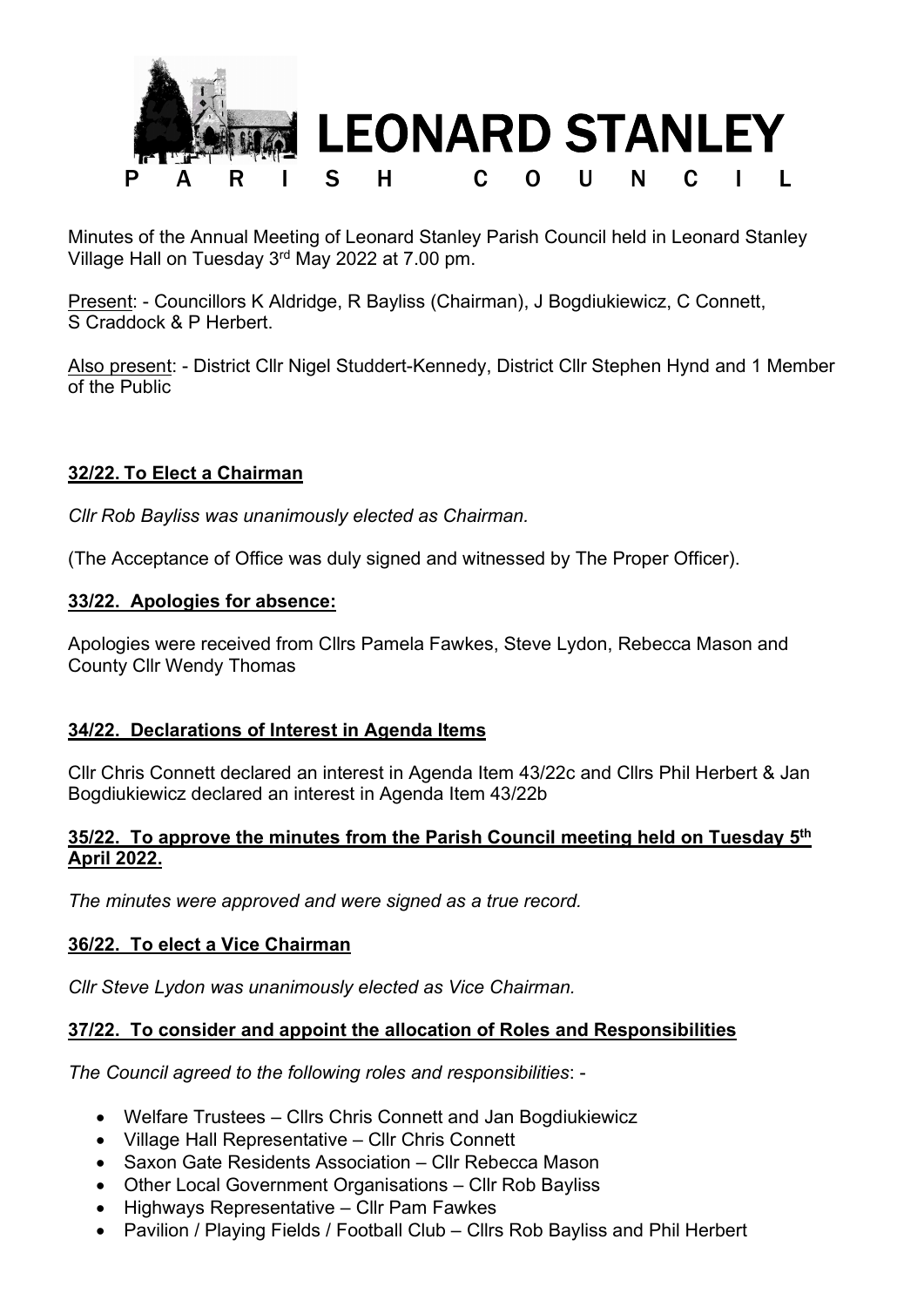- Financial Overseer Cllr Kate Aldridge
- Financial Management/Budgets Cllrs Rob Bayliss and Steve Lydon

## 38/22. To review the Standing Orders

The Standing Orders were sent to the Members prior to the meeting.

https://www.leonardstanley-pc.gov.uk/uploads/standing-orders-may-2022.pdf?v=1651072388

The Council reviewed Standing Orders - no changes were made.

# 39/22. To review the Financial Regulations

The Financial Regulations were sent to the Members prior to the meeting.

https://www.leonardstanley-pc.gov.uk/uploads/model-financial-regulations-may-2022.pdf?v=1651072345

The Council reviewed the Financial Regulations - no changes were made.

# 40/22. To review the Financial Risk Assessment

The Financial Risk Assessment was sent to the Members prior to the meeting.

https://www.leonardstanley-pc.gov.uk/uploads/financial-risk-review-may-2022.pdf?v=1651072295

The Council reviewed the Financial Risk Assessment – no changes were made.

## 41/22. To review the Asset Register and Insurance Cover

The Asset Register and Insurance Schedule were sent to the Members prior to the meeting.

https://www.leonardstanley-pc.gov.uk/uploads/insurance-asset-register-2022.pdf

The Council reviewed the Asset Register and Insurance Cover – no changes were made.

#### 42/22 To consider a request from the Youth Football Club to use the Bath Road end of the Playing Field for some additional car parking, for their presentation day on the 11th June 2022.

The Council agreed to the request subject to conditions.

## 43/22. Financial Issues

## a. To authorise payments in accordance with the RFO Reports.

The Clerk sent the Members May RFO Report prior to the meeting.

https://www.leonardstanley-pc.gov.uk/uploads/as-at-1st-may-2022.pdf?v=1651413926

The Council approved the accounts for payment.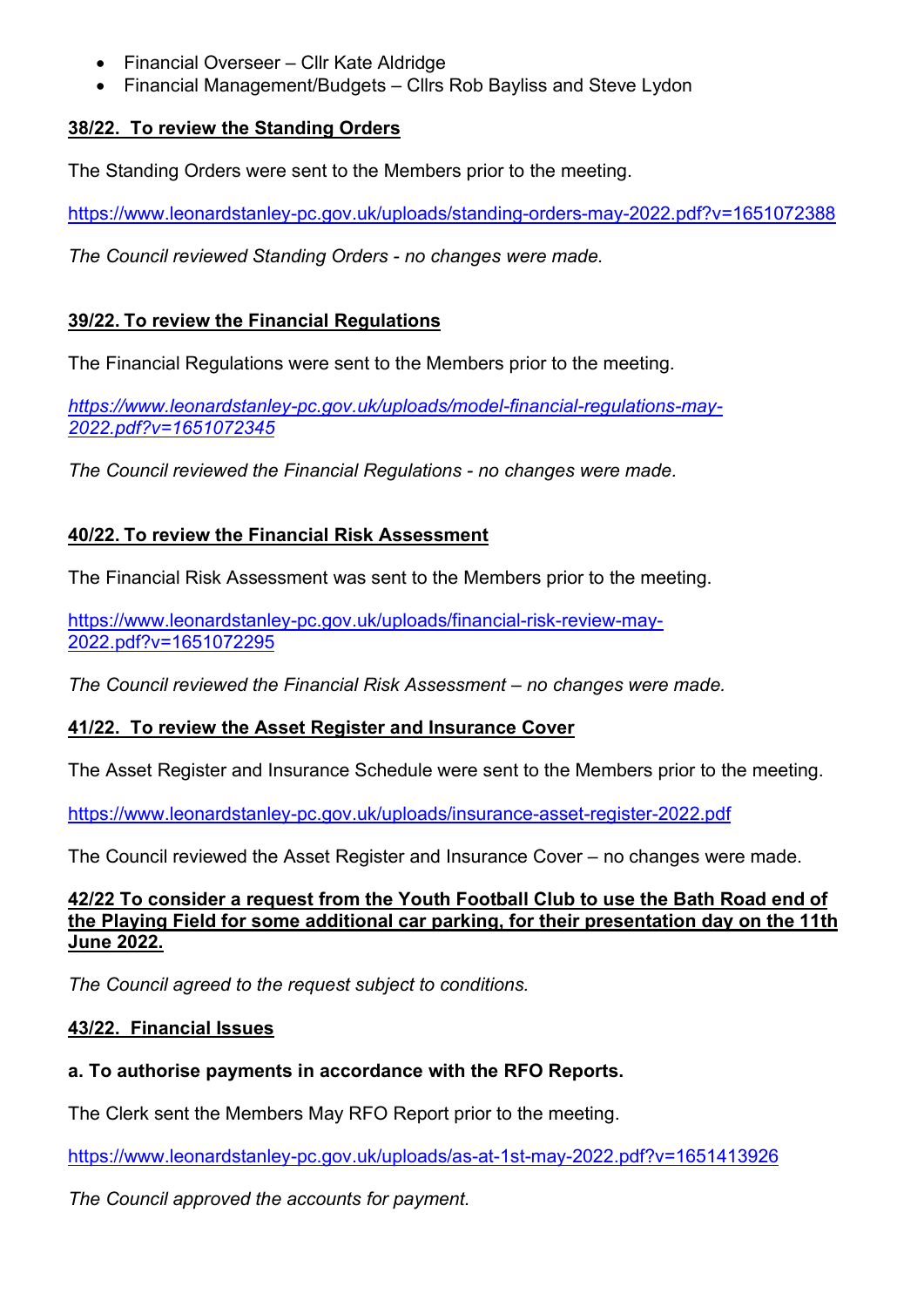### b. To consider approving a grant request of £415, to LS Village Hall, to enable them to put on a quiz and treasure hunt for the Jubilee Celebrations.

The Council agreed to the grant request for £415.

#### c) To consider approving a grant of £650, to Saxon Barn to enable them to put on a concert for the Jubilee Celebrations.

The Council approved the grant of £650, if the event could be moved until late afternoon / early evening, so not to clash with the Dog Show.

#### d) To consider giving a grant of up to £1,000 to the Disasters Emergency Committee, to support their relief efforts for the people of Ukraine.

The Council agreed to a grant of £1,000 to a charity to support the Ukraine - the charity to be decided in the June meeting. (The members were not in favour of giving the funds to the DEC if a suitable alternative could be identified).

## e) To approve the accounts for the Financial Year 2021/22

The End of Year Accounts for Financial Year ended 31st March 2022 was sent to the Members prior to the meeting.

https://www.leonardstanley-pc.gov.uk/uploads/balance-sheet-11.pdf?v=1651069837

The Council approved the accounts for the Financial Year 2021/22

### f) To receive the report from the Internal Auditor for the Financial Year 2021/22 and action any recommendations.

The Internal Auditors report has not yet been received; therefore, this item has been deferred until the June meeting.

## g) To approve the Annual Governance Statement for the Financial Year 2021/22

This Agenda Item has been deferred until the June meeting.

## h) To approve the Annual Accounting Statement for the Financial Year 2021/22

This Agenda Item has been deferred until the June meeting.

## i) To note the dates for the Exercise of Public Rights for Financial Year 2021/22

The Council noted the dates for the Exercise of Public Rights for the Financial Years 2021/22.

https://www.leonardstanley-pc.gov.uk/uploads/16-making-provision-for-the-exercise-of-publicrights-2021-22-(1).pdf?v=1650122838

## 44/22. Planning

## a) To consider any plans received.

There were no plans to consider.